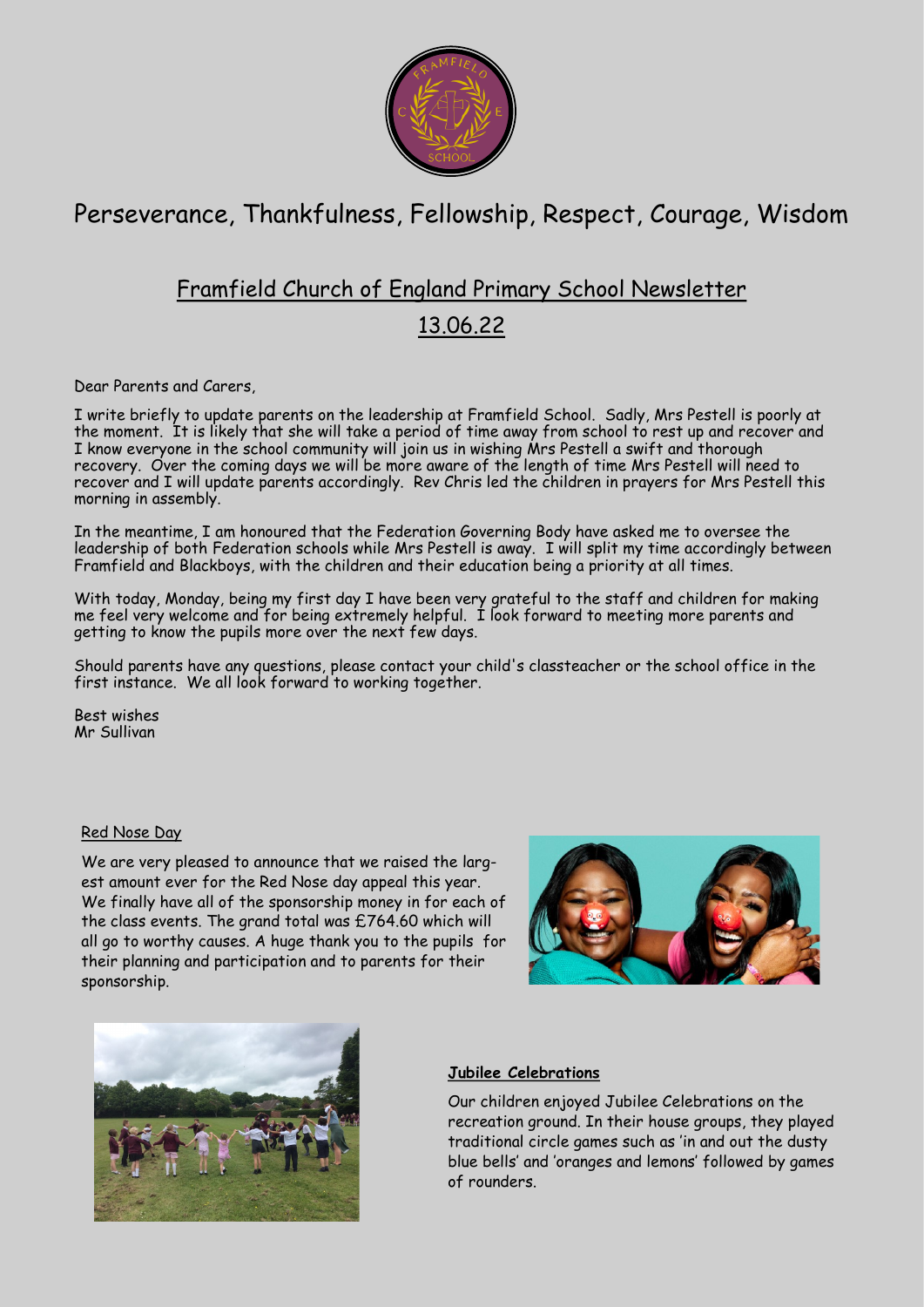

#### **Skateboarding and Scootering Workshops**

It is fair to say that the skateboard and scooter workshops were a real hit with the pupils. Another opportunity for our children to find a sport in which they can achieve and enjoy.

#### **PTFA News**

#### Our Spring Fair

The Fair was a real success. As well as making £1400 it had such a lovely community feel to it, the sun was shining and there were a lot of smiling faces.

Thank you to everyone who made it such a success. In particular Ruby, year 5 was a hit with her face glitter, and the School Council were the 'human fruit machine'!

The PTFA hopes to continue to put on events like this so please do come and help as much or as little as you are able. There is a PTFA Whats App group for sharing ideas and coming up with fun events for our children/families and the community. Email PTFAFramfield@gmail.com if you would like to be added to the group, but again no obligation to get more involved than you are able.

#### Great Framfield Bake Off

Our first GFBO was fantastic. So many wonderful cakes. Thanks to all who entered and the WI for judging. Mr and Mrs West did a cracking job selling all the delicious cakes!

#### The winners: Children: 1st Owen and Neve Kirby 2nd Naomi Reynolds 3rd Eleanor Reynolds

Adult: 1st Chloe and Saffy Aylen-Cook 2nd Kathryn Carter and Ellie 3rd Ivan Gowing

#### **Upcoming events, more info to follow after half term:**

17th June - adult craft evening 24th June - School disco Early September - delivering Uckfield Matters magazines Date to be confirmed - Race night 3rd December - Xmas Fair!



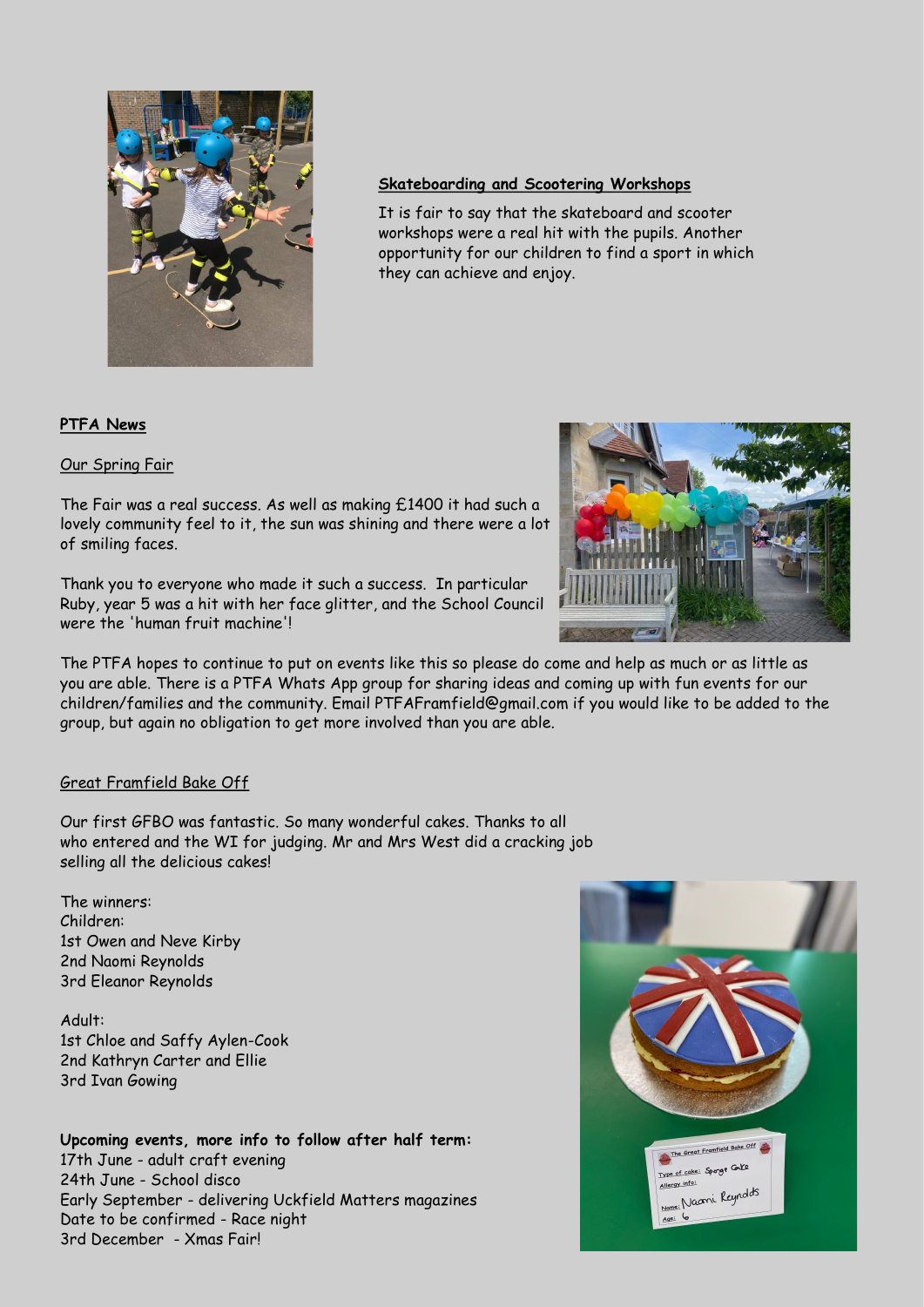### **PTFA School Disco Friday 24th June in the Hall**

3pm - 4.30 Peacocks & Kingfishers classes - will be taken from school to the hall, children to bring own clothes in named carrier bag

4.45pm - 6.00pm Puffins and Eagles classes

Packet of sweets, packet of crisps, fruit and squash/water will be provided.

Please note - no mobile phones please.

£5 per child

Closing date to sign up 22.6.22

#### TENNIS FINALS!

On Wednesday 8<sup>th</sup> June a team of children went to Crowborough to take part in a tennis festival. We were very proud to have reached the finals and everyone had a fantastic time!



Red Butler Music are running some music summer schools this year. If you would like to enrich your child's summer in this way, you can find out more through the link below.

<http://eepurl.com/h19TF9>



Please note the new dates for events this term in the last page of the newsletter!